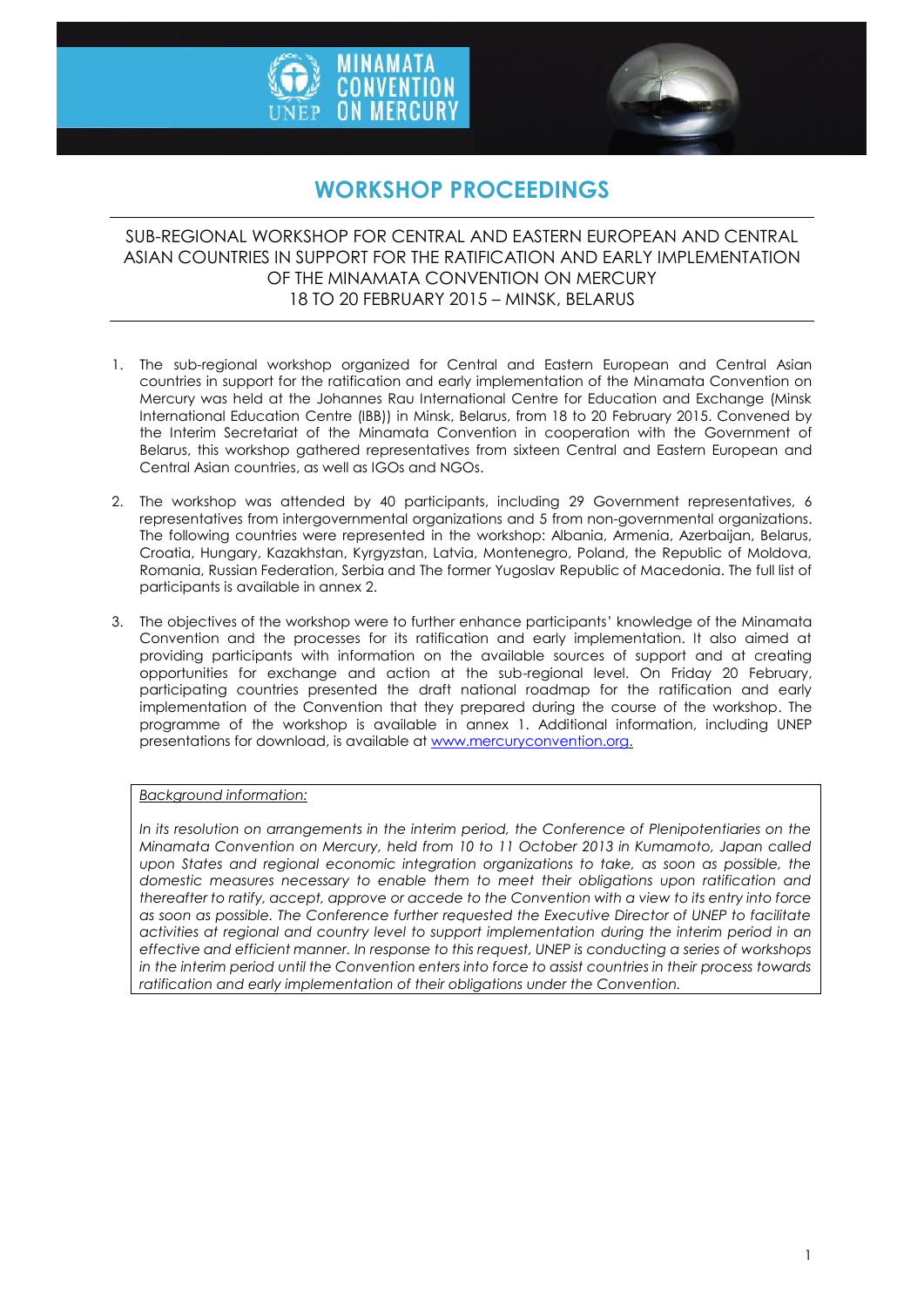



# **ANNEX 1 – WORKSHOP PROGRAMME**

### SUB-REGIONAL WORKSHOP FOR CENTRAL AND EASTERN EUROPEAN AND CENTRAL ASIAN COUNTRIES IN SUPPORT FOR THE RATIFICATION AND EARLY IMPLEMENTATION OF THE MINAMATA CONVENTION ON MERCURY 18 TO 20 FEBRUARY 2015 – MINSK, BELARUS

### **Wednesday, 18 February 2015**

| 8.30 a.m.                                                                                         | <b>REGISTRATION</b>                                                                                                                                                                                                               |  |
|---------------------------------------------------------------------------------------------------|-----------------------------------------------------------------------------------------------------------------------------------------------------------------------------------------------------------------------------------|--|
| Item 1. Opening of the workshop and introduction                                                  |                                                                                                                                                                                                                                   |  |
| $9.00$ a.m. $-9.45$ a.m.                                                                          | Opening remarks:<br>Representative of the Government of the Republic of Belarus<br>➤<br>Representative of the Interim Secretariat of the Minamata Convention<br>⋗                                                                 |  |
| $9.45$ a.m. - 10.30 a.m.                                                                          | Workshop objectives, expected outcomes and organization of work (UNEP)<br>➤<br>Tour de table - Introduction of participants, identified needs and expectations<br>⋗                                                               |  |
| 10.30 a.m.                                                                                        | <b>COFFEE BREAK</b>                                                                                                                                                                                                               |  |
| Item 2. Overview of the Minamata Convention                                                       |                                                                                                                                                                                                                                   |  |
| $10.45$ a.m. $-11.30$ a.m.                                                                        | Overview of the negotiations process and major outcomes from INC6 (UNEP)<br>$\blacktriangleright$<br>Overview of the Convention and its key features (UNEP)<br>➤<br>Questions & Answers<br>⋗                                      |  |
| $11.30$ a.m. $- 12.30$ p.m.                                                                       | Break out groups - focus on:<br>$\blacktriangleright$<br>Advantages and challenges of becoming a Party to the Convention<br>$\circ$<br>Key ministries, institutions and other entities in the ratification process<br>$\circ$     |  |
| 12.30 p.m.                                                                                        | <b>LUNCH BREAK</b>                                                                                                                                                                                                                |  |
| Item 2. Overview of the Minamata Convention (continued)                                           |                                                                                                                                                                                                                                   |  |
| $1.45$ p.m. $- 2.15$ p.m.                                                                         | Report back from break out groups discussion and summary of main conclusions<br>➤                                                                                                                                                 |  |
| Item 3. Implementation of the Minamata Convention                                                 |                                                                                                                                                                                                                                   |  |
| Item 3.1 Implementation of the Minamata Convention - Emissions and releases                       |                                                                                                                                                                                                                                   |  |
| $2.15$ p.m. $- 2.45$ p.m.                                                                         | $\blacktriangleright$<br>Key provisions of the Convention on emissions and releases (UNEP)<br>Introduction to the UNEP mercury toolkit and e-learning platform (UNEP/UNITAR)<br>$\blacktriangleright$<br>Questions & Answers<br>➤ |  |
| $2.45$ p.m. $-3.15$ p.m.                                                                          | $\blacktriangleright$<br>Presentation on emissions and releases control measures (Russian Federation)<br><b>Questions &amp; Answers</b><br>➤                                                                                      |  |
| 3.15 p.m.                                                                                         | <b>COFFEE BREAK</b>                                                                                                                                                                                                               |  |
| Item 3.2 Implementation of the Minamata Convention - Artisanal and small-scale gold mining (ASGM) |                                                                                                                                                                                                                                   |  |
| $3.30$ p.m. $-3.45$ p.m.                                                                          | Key provisions of the Convention on artisanal and small-scale gold mining (UNEP)<br>➤<br><b>Questions &amp; Answers</b><br>⋗                                                                                                      |  |
| 3.45 p.m. - 4.15 p.m.                                                                             | <b>Questions &amp; Answers</b><br>$\blacktriangleright$                                                                                                                                                                           |  |
| 4.15 p.m. - 5.15 p.m.                                                                             | Break out groups - focus on Items 3.1 and 3.2<br>➤                                                                                                                                                                                |  |
| 5.15 p.m. - 6.00 p.m.                                                                             | Report back from break out groups discussion and summary of main conclusions<br>➤                                                                                                                                                 |  |
| <b>END OF DAY 1</b><br>6.00 p.m.                                                                  |                                                                                                                                                                                                                                   |  |
| $7.00 p.m. - 9.00 p.m.$                                                                           | <b>RECEPTION</b>                                                                                                                                                                                                                  |  |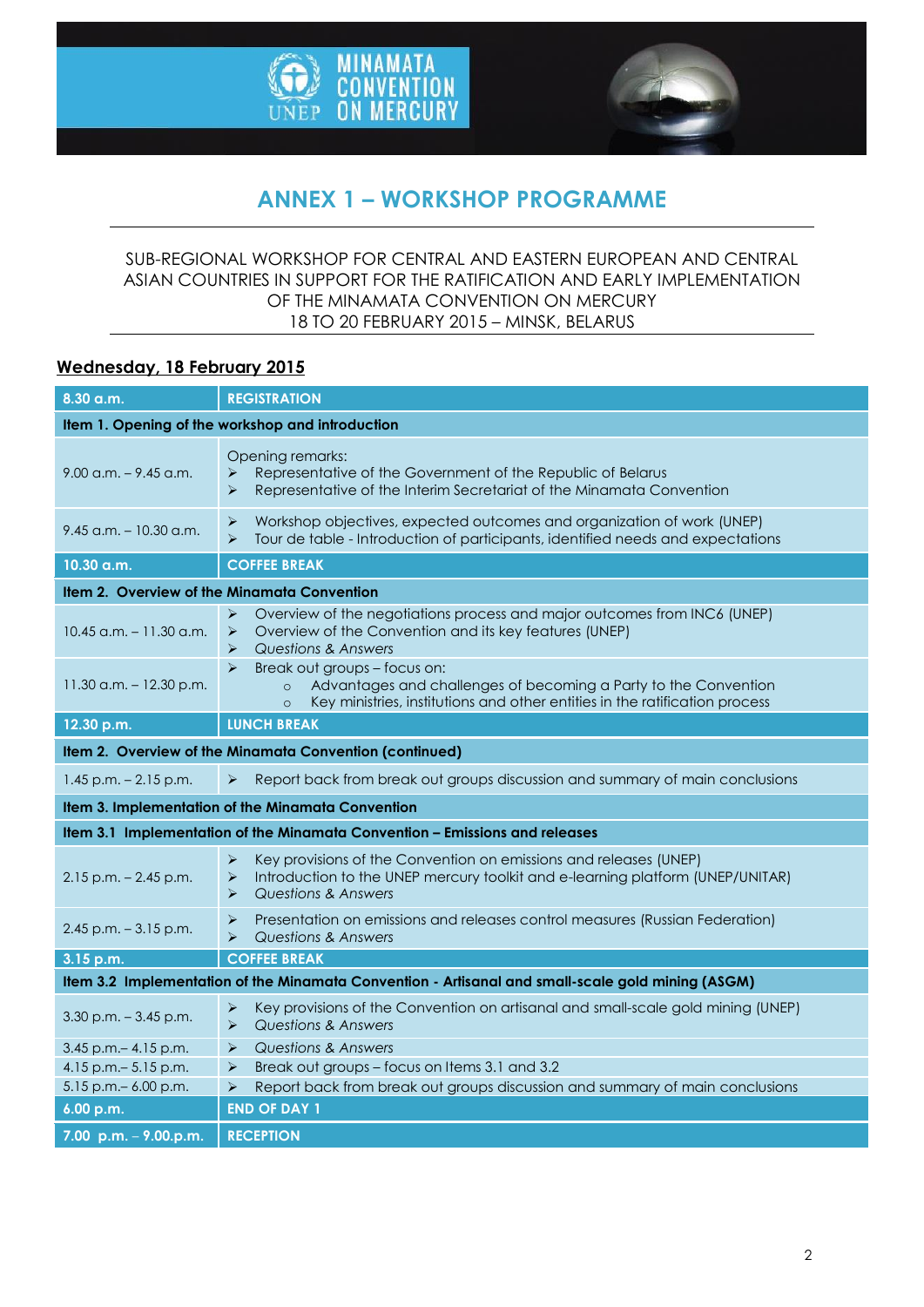



## **Thursday, 19 February 2015**

| $9.00$ a.m. $-9.15$ a.m.<br>Recap from Day 1 discussions<br>$\blacktriangleright$<br>Item 3.3 Implementation of the Minamata Convention - Supply, trade and storage<br>Key provisions of the Convention on supply, trade and storage (UNEP)<br>➤<br>$9.15$ a.m. $-9.30$ a.m.<br><b>Questions &amp; Answers</b><br>➤<br>Presentation on the mercury supply and trade (Kyrgyzstan)<br>➤<br>$9.30$ a.m. $- 9.45$ a.m.<br>$\blacktriangleright$<br>Questions & Answers<br>Item 3.4 Implementation of the Minamata Convention - Waste and contaminated sites<br>Key provisions of the Convention on waste and contaminated sites (UNEP)<br>➤<br>9.45 a.m. - 10.00 a.m.<br><b>Questions &amp; Answers</b><br>$\blacktriangleright$<br>≯<br>Presentation on the identification and management of contaminated sites<br>$10.00$ a.m. $- 10.30$ a.m.<br>Presentation on mercury waste management<br>➤<br><b>Questions &amp; Answers</b><br>⋗<br><b>COFFEE BREAK</b><br>10.30 a.m.<br>Item 3.5 Implementation of the Minamata Convention - Products and processes<br>Key provisions of the Convention on products and processes (UNEP)<br>➤<br>$10.45$ a.m. $-11.00$ a.m.<br><b>Questions &amp; Answers</b><br>$\blacktriangleright$<br>Presentation on mercury phase out in the chlor-alkali sector (Azerbaijan)<br>➤<br>$11.00$ a.m. $- 11.30$ a.m.<br>$\blacktriangleright$<br><b>Questions &amp; Answers</b><br>Item 3.6 Implementation of the Minamata Convention - Health aspects<br>Key provisions of the Convention on health aspects (UNEP)<br>➤<br>$11.30$ a.m. $-11.45$ a.m.<br>$\blacktriangleright$<br><b>Questions &amp; Answers</b><br>Presentation on the Minamata Convention and health issues (WHO)<br>➤<br>$11.45$ a.m. $-12.15$ a.m.<br>Questions & Answers<br>⋗<br>Break out groups - focus on items 3.3, 3.4, 3.5 and 3.6<br>$12.15$ a.m. $-1.15$ p.m.<br>➤<br><b>LUNCH BREAK</b><br>$1.15$ p.m.<br>Item 3. Implementation of the Minamata Convention (continued)<br>Report back from break out groups discussion and summary of main conclusions<br>$2.15$ p.m. $- 2.45$ p.m.<br>$\blacktriangleright$<br>Item 4 Getting ready for ratification and early implementation<br>Steps and technical modalities to follow for the deposit of the instrument of signature<br>➤<br>and ratification (UNEP)<br>Presentation on preparations for ratification of the Minamata Convention (Russian<br>➤<br>2.45 p.m. - 3.45 p.m.<br>Federation)<br>Presentation on the situation within the EU in progressing towards ratification (Latvia)<br>➤<br>Questions & Answers<br>⋗<br>➤<br>Presentation on stakeholders involvement in consultative processes (IPEN)<br>Presentation on communication tools used to address the general public and<br>⋗<br>$3.45$ p.m. $- 4.30$ p.m.<br>particular audiences (ZMWG)<br><b>Questions &amp; Answers</b><br>➤<br>4.30 p.m.<br><b>COFFEE BREAK</b><br>Break out groups - focus on:<br>➤<br>Discussion on the key steps and priorities for the ratification and early<br>$\circ$<br>implementation of the Convention<br>$5.00$ p.m. $-6.00$ p.m.<br>Development by each country of its draft national roadmap for the ratification<br>$\circ$<br>and early implementation of the Convention<br>6.00 p.m.<br><b>END OF DAY 2</b> | 9.00 a.m. | <b>START</b> |  |
|-------------------------------------------------------------------------------------------------------------------------------------------------------------------------------------------------------------------------------------------------------------------------------------------------------------------------------------------------------------------------------------------------------------------------------------------------------------------------------------------------------------------------------------------------------------------------------------------------------------------------------------------------------------------------------------------------------------------------------------------------------------------------------------------------------------------------------------------------------------------------------------------------------------------------------------------------------------------------------------------------------------------------------------------------------------------------------------------------------------------------------------------------------------------------------------------------------------------------------------------------------------------------------------------------------------------------------------------------------------------------------------------------------------------------------------------------------------------------------------------------------------------------------------------------------------------------------------------------------------------------------------------------------------------------------------------------------------------------------------------------------------------------------------------------------------------------------------------------------------------------------------------------------------------------------------------------------------------------------------------------------------------------------------------------------------------------------------------------------------------------------------------------------------------------------------------------------------------------------------------------------------------------------------------------------------------------------------------------------------------------------------------------------------------------------------------------------------------------------------------------------------------------------------------------------------------------------------------------------------------------------------------------------------------------------------------------------------------------------------------------------------------------------------------------------------------------------------------------------------------------------------------------------------------------------------------------------------------------------------------------------------------------------------------------------------------------------------------------------------------------------------------------------------------------------------------------------------------------------------------------------------------------|-----------|--------------|--|
|                                                                                                                                                                                                                                                                                                                                                                                                                                                                                                                                                                                                                                                                                                                                                                                                                                                                                                                                                                                                                                                                                                                                                                                                                                                                                                                                                                                                                                                                                                                                                                                                                                                                                                                                                                                                                                                                                                                                                                                                                                                                                                                                                                                                                                                                                                                                                                                                                                                                                                                                                                                                                                                                                                                                                                                                                                                                                                                                                                                                                                                                                                                                                                                                                                                                         |           |              |  |
|                                                                                                                                                                                                                                                                                                                                                                                                                                                                                                                                                                                                                                                                                                                                                                                                                                                                                                                                                                                                                                                                                                                                                                                                                                                                                                                                                                                                                                                                                                                                                                                                                                                                                                                                                                                                                                                                                                                                                                                                                                                                                                                                                                                                                                                                                                                                                                                                                                                                                                                                                                                                                                                                                                                                                                                                                                                                                                                                                                                                                                                                                                                                                                                                                                                                         |           |              |  |
|                                                                                                                                                                                                                                                                                                                                                                                                                                                                                                                                                                                                                                                                                                                                                                                                                                                                                                                                                                                                                                                                                                                                                                                                                                                                                                                                                                                                                                                                                                                                                                                                                                                                                                                                                                                                                                                                                                                                                                                                                                                                                                                                                                                                                                                                                                                                                                                                                                                                                                                                                                                                                                                                                                                                                                                                                                                                                                                                                                                                                                                                                                                                                                                                                                                                         |           |              |  |
|                                                                                                                                                                                                                                                                                                                                                                                                                                                                                                                                                                                                                                                                                                                                                                                                                                                                                                                                                                                                                                                                                                                                                                                                                                                                                                                                                                                                                                                                                                                                                                                                                                                                                                                                                                                                                                                                                                                                                                                                                                                                                                                                                                                                                                                                                                                                                                                                                                                                                                                                                                                                                                                                                                                                                                                                                                                                                                                                                                                                                                                                                                                                                                                                                                                                         |           |              |  |
|                                                                                                                                                                                                                                                                                                                                                                                                                                                                                                                                                                                                                                                                                                                                                                                                                                                                                                                                                                                                                                                                                                                                                                                                                                                                                                                                                                                                                                                                                                                                                                                                                                                                                                                                                                                                                                                                                                                                                                                                                                                                                                                                                                                                                                                                                                                                                                                                                                                                                                                                                                                                                                                                                                                                                                                                                                                                                                                                                                                                                                                                                                                                                                                                                                                                         |           |              |  |
|                                                                                                                                                                                                                                                                                                                                                                                                                                                                                                                                                                                                                                                                                                                                                                                                                                                                                                                                                                                                                                                                                                                                                                                                                                                                                                                                                                                                                                                                                                                                                                                                                                                                                                                                                                                                                                                                                                                                                                                                                                                                                                                                                                                                                                                                                                                                                                                                                                                                                                                                                                                                                                                                                                                                                                                                                                                                                                                                                                                                                                                                                                                                                                                                                                                                         |           |              |  |
|                                                                                                                                                                                                                                                                                                                                                                                                                                                                                                                                                                                                                                                                                                                                                                                                                                                                                                                                                                                                                                                                                                                                                                                                                                                                                                                                                                                                                                                                                                                                                                                                                                                                                                                                                                                                                                                                                                                                                                                                                                                                                                                                                                                                                                                                                                                                                                                                                                                                                                                                                                                                                                                                                                                                                                                                                                                                                                                                                                                                                                                                                                                                                                                                                                                                         |           |              |  |
|                                                                                                                                                                                                                                                                                                                                                                                                                                                                                                                                                                                                                                                                                                                                                                                                                                                                                                                                                                                                                                                                                                                                                                                                                                                                                                                                                                                                                                                                                                                                                                                                                                                                                                                                                                                                                                                                                                                                                                                                                                                                                                                                                                                                                                                                                                                                                                                                                                                                                                                                                                                                                                                                                                                                                                                                                                                                                                                                                                                                                                                                                                                                                                                                                                                                         |           |              |  |
|                                                                                                                                                                                                                                                                                                                                                                                                                                                                                                                                                                                                                                                                                                                                                                                                                                                                                                                                                                                                                                                                                                                                                                                                                                                                                                                                                                                                                                                                                                                                                                                                                                                                                                                                                                                                                                                                                                                                                                                                                                                                                                                                                                                                                                                                                                                                                                                                                                                                                                                                                                                                                                                                                                                                                                                                                                                                                                                                                                                                                                                                                                                                                                                                                                                                         |           |              |  |
|                                                                                                                                                                                                                                                                                                                                                                                                                                                                                                                                                                                                                                                                                                                                                                                                                                                                                                                                                                                                                                                                                                                                                                                                                                                                                                                                                                                                                                                                                                                                                                                                                                                                                                                                                                                                                                                                                                                                                                                                                                                                                                                                                                                                                                                                                                                                                                                                                                                                                                                                                                                                                                                                                                                                                                                                                                                                                                                                                                                                                                                                                                                                                                                                                                                                         |           |              |  |
|                                                                                                                                                                                                                                                                                                                                                                                                                                                                                                                                                                                                                                                                                                                                                                                                                                                                                                                                                                                                                                                                                                                                                                                                                                                                                                                                                                                                                                                                                                                                                                                                                                                                                                                                                                                                                                                                                                                                                                                                                                                                                                                                                                                                                                                                                                                                                                                                                                                                                                                                                                                                                                                                                                                                                                                                                                                                                                                                                                                                                                                                                                                                                                                                                                                                         |           |              |  |
|                                                                                                                                                                                                                                                                                                                                                                                                                                                                                                                                                                                                                                                                                                                                                                                                                                                                                                                                                                                                                                                                                                                                                                                                                                                                                                                                                                                                                                                                                                                                                                                                                                                                                                                                                                                                                                                                                                                                                                                                                                                                                                                                                                                                                                                                                                                                                                                                                                                                                                                                                                                                                                                                                                                                                                                                                                                                                                                                                                                                                                                                                                                                                                                                                                                                         |           |              |  |
|                                                                                                                                                                                                                                                                                                                                                                                                                                                                                                                                                                                                                                                                                                                                                                                                                                                                                                                                                                                                                                                                                                                                                                                                                                                                                                                                                                                                                                                                                                                                                                                                                                                                                                                                                                                                                                                                                                                                                                                                                                                                                                                                                                                                                                                                                                                                                                                                                                                                                                                                                                                                                                                                                                                                                                                                                                                                                                                                                                                                                                                                                                                                                                                                                                                                         |           |              |  |
|                                                                                                                                                                                                                                                                                                                                                                                                                                                                                                                                                                                                                                                                                                                                                                                                                                                                                                                                                                                                                                                                                                                                                                                                                                                                                                                                                                                                                                                                                                                                                                                                                                                                                                                                                                                                                                                                                                                                                                                                                                                                                                                                                                                                                                                                                                                                                                                                                                                                                                                                                                                                                                                                                                                                                                                                                                                                                                                                                                                                                                                                                                                                                                                                                                                                         |           |              |  |
|                                                                                                                                                                                                                                                                                                                                                                                                                                                                                                                                                                                                                                                                                                                                                                                                                                                                                                                                                                                                                                                                                                                                                                                                                                                                                                                                                                                                                                                                                                                                                                                                                                                                                                                                                                                                                                                                                                                                                                                                                                                                                                                                                                                                                                                                                                                                                                                                                                                                                                                                                                                                                                                                                                                                                                                                                                                                                                                                                                                                                                                                                                                                                                                                                                                                         |           |              |  |
|                                                                                                                                                                                                                                                                                                                                                                                                                                                                                                                                                                                                                                                                                                                                                                                                                                                                                                                                                                                                                                                                                                                                                                                                                                                                                                                                                                                                                                                                                                                                                                                                                                                                                                                                                                                                                                                                                                                                                                                                                                                                                                                                                                                                                                                                                                                                                                                                                                                                                                                                                                                                                                                                                                                                                                                                                                                                                                                                                                                                                                                                                                                                                                                                                                                                         |           |              |  |
|                                                                                                                                                                                                                                                                                                                                                                                                                                                                                                                                                                                                                                                                                                                                                                                                                                                                                                                                                                                                                                                                                                                                                                                                                                                                                                                                                                                                                                                                                                                                                                                                                                                                                                                                                                                                                                                                                                                                                                                                                                                                                                                                                                                                                                                                                                                                                                                                                                                                                                                                                                                                                                                                                                                                                                                                                                                                                                                                                                                                                                                                                                                                                                                                                                                                         |           |              |  |
|                                                                                                                                                                                                                                                                                                                                                                                                                                                                                                                                                                                                                                                                                                                                                                                                                                                                                                                                                                                                                                                                                                                                                                                                                                                                                                                                                                                                                                                                                                                                                                                                                                                                                                                                                                                                                                                                                                                                                                                                                                                                                                                                                                                                                                                                                                                                                                                                                                                                                                                                                                                                                                                                                                                                                                                                                                                                                                                                                                                                                                                                                                                                                                                                                                                                         |           |              |  |
|                                                                                                                                                                                                                                                                                                                                                                                                                                                                                                                                                                                                                                                                                                                                                                                                                                                                                                                                                                                                                                                                                                                                                                                                                                                                                                                                                                                                                                                                                                                                                                                                                                                                                                                                                                                                                                                                                                                                                                                                                                                                                                                                                                                                                                                                                                                                                                                                                                                                                                                                                                                                                                                                                                                                                                                                                                                                                                                                                                                                                                                                                                                                                                                                                                                                         |           |              |  |
|                                                                                                                                                                                                                                                                                                                                                                                                                                                                                                                                                                                                                                                                                                                                                                                                                                                                                                                                                                                                                                                                                                                                                                                                                                                                                                                                                                                                                                                                                                                                                                                                                                                                                                                                                                                                                                                                                                                                                                                                                                                                                                                                                                                                                                                                                                                                                                                                                                                                                                                                                                                                                                                                                                                                                                                                                                                                                                                                                                                                                                                                                                                                                                                                                                                                         |           |              |  |
|                                                                                                                                                                                                                                                                                                                                                                                                                                                                                                                                                                                                                                                                                                                                                                                                                                                                                                                                                                                                                                                                                                                                                                                                                                                                                                                                                                                                                                                                                                                                                                                                                                                                                                                                                                                                                                                                                                                                                                                                                                                                                                                                                                                                                                                                                                                                                                                                                                                                                                                                                                                                                                                                                                                                                                                                                                                                                                                                                                                                                                                                                                                                                                                                                                                                         |           |              |  |
|                                                                                                                                                                                                                                                                                                                                                                                                                                                                                                                                                                                                                                                                                                                                                                                                                                                                                                                                                                                                                                                                                                                                                                                                                                                                                                                                                                                                                                                                                                                                                                                                                                                                                                                                                                                                                                                                                                                                                                                                                                                                                                                                                                                                                                                                                                                                                                                                                                                                                                                                                                                                                                                                                                                                                                                                                                                                                                                                                                                                                                                                                                                                                                                                                                                                         |           |              |  |
|                                                                                                                                                                                                                                                                                                                                                                                                                                                                                                                                                                                                                                                                                                                                                                                                                                                                                                                                                                                                                                                                                                                                                                                                                                                                                                                                                                                                                                                                                                                                                                                                                                                                                                                                                                                                                                                                                                                                                                                                                                                                                                                                                                                                                                                                                                                                                                                                                                                                                                                                                                                                                                                                                                                                                                                                                                                                                                                                                                                                                                                                                                                                                                                                                                                                         |           |              |  |
|                                                                                                                                                                                                                                                                                                                                                                                                                                                                                                                                                                                                                                                                                                                                                                                                                                                                                                                                                                                                                                                                                                                                                                                                                                                                                                                                                                                                                                                                                                                                                                                                                                                                                                                                                                                                                                                                                                                                                                                                                                                                                                                                                                                                                                                                                                                                                                                                                                                                                                                                                                                                                                                                                                                                                                                                                                                                                                                                                                                                                                                                                                                                                                                                                                                                         |           |              |  |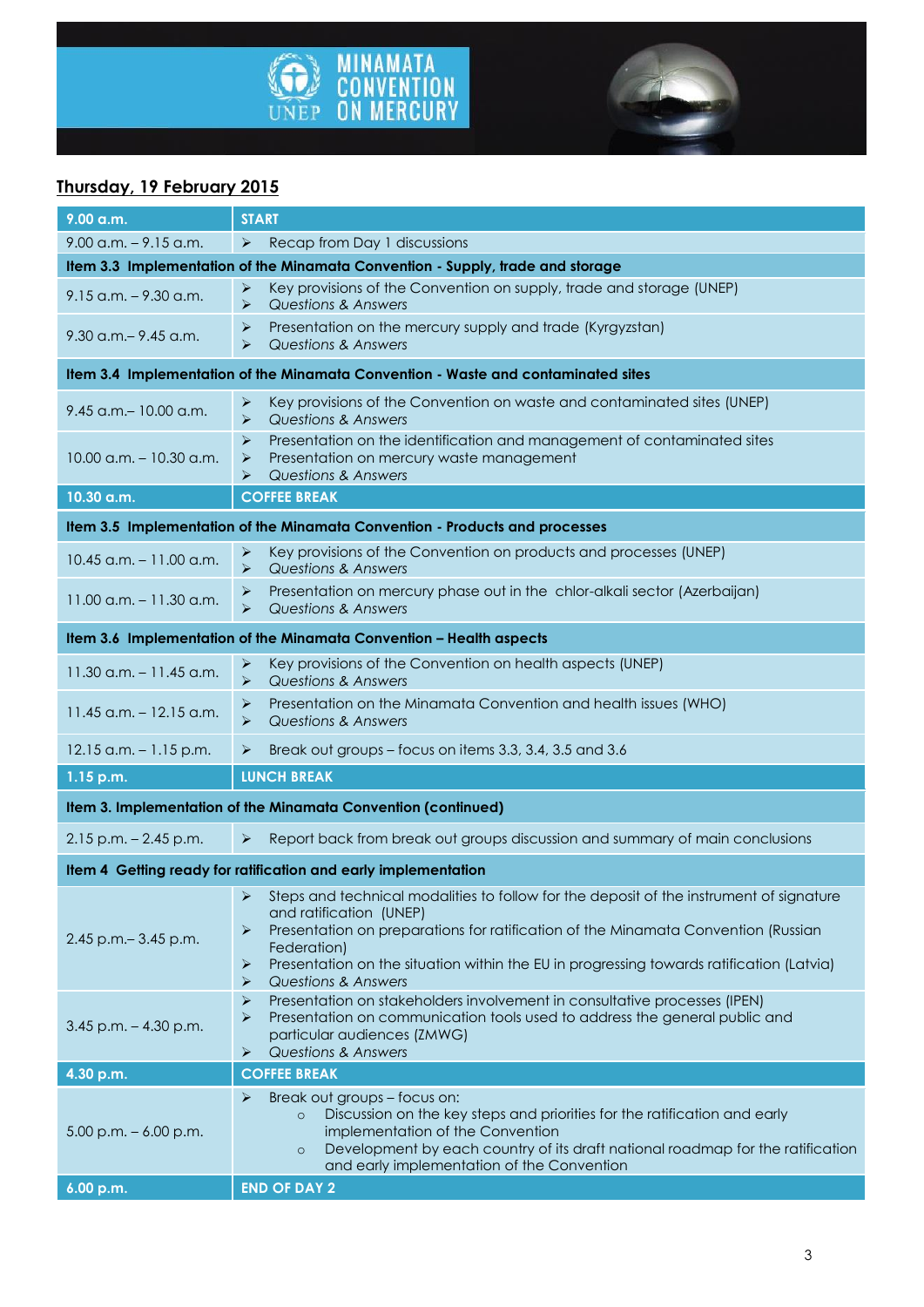



## **Friday, 20 February 2015**

| $8.30$ a.m.                                                            | <b>START</b>                                                                                                                                                                                                                                                            |  |
|------------------------------------------------------------------------|-------------------------------------------------------------------------------------------------------------------------------------------------------------------------------------------------------------------------------------------------------------------------|--|
| Item 5. Mobilizing resources for the implementation                    |                                                                                                                                                                                                                                                                         |  |
| $8.30$ a.m. $-10.30$ a.m.                                              | Provision of the Minamata Convention on financial and technical support (UNEP)<br>➤<br>Presentation on GEF support in the interim period (GEF Secretariat)<br>⋗<br>Interventions by other stakeholders on available support<br>➤<br><b>Questions &amp; Answers</b><br>⋗ |  |
| 10.30 a.m.                                                             | <b>COFFEE BREAK</b>                                                                                                                                                                                                                                                     |  |
| $10.45$ a.m. $-12.30$ p.m.                                             | Break out groups continued – focus on draft national roadmap<br>⋗                                                                                                                                                                                                       |  |
| 12.30 p.m.                                                             | <b>LUNCH BREAK</b>                                                                                                                                                                                                                                                      |  |
| Item 6. Draft national roadmaps prepared by each participating country |                                                                                                                                                                                                                                                                         |  |
| $1.30$ p.m. $-4.30$ p.m.                                               | Presentation by each country of its draft national roadmap<br>➤<br><b>Questions &amp; Answers</b><br>⋗                                                                                                                                                                  |  |
| 4.30 p.m.                                                              | <b>COFFEE BREAK</b>                                                                                                                                                                                                                                                     |  |
| Item 7. Opportunities for information exchange and cooperation         |                                                                                                                                                                                                                                                                         |  |
| 4.45 p.m. $-5.15$ p.m.                                                 | Tour de table on opportunities for future needs and cooperation<br>➤<br>Questions & Answers<br>$\blacktriangleright$                                                                                                                                                    |  |
| Item 8. Closure of the workshop                                        |                                                                                                                                                                                                                                                                         |  |
| $5.15$ p.m. $-6.00$ p.m.                                               | Evaluation of the workshop<br>➤<br>Final remarks<br>⋗                                                                                                                                                                                                                   |  |
| 6.00 p.m.                                                              | <b>END OF THE WORKSHOP</b>                                                                                                                                                                                                                                              |  |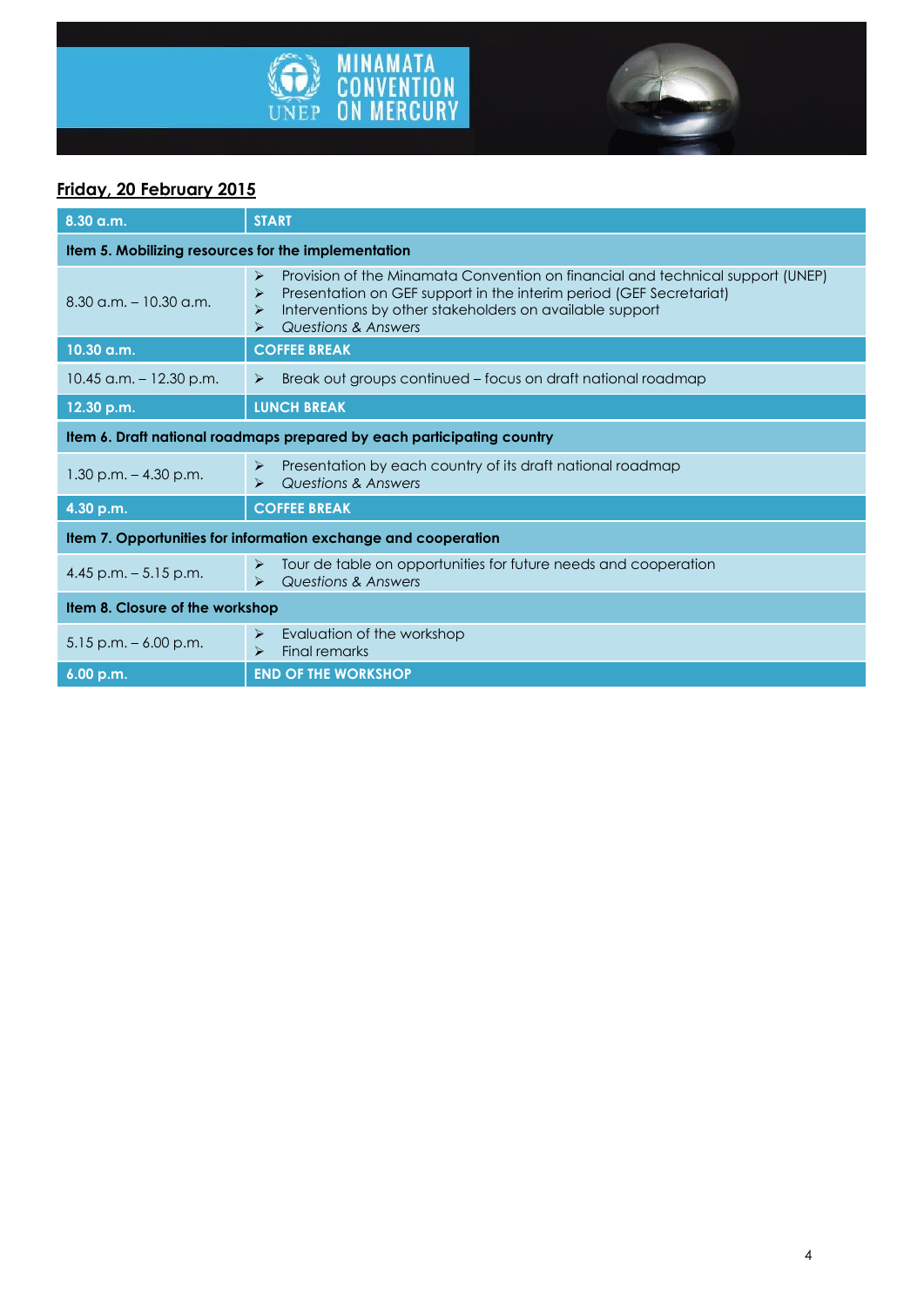



# **ANNEX 2 – LIST OF PARTICIPANTS**

SUB-REGIONAL WORKSHOP FOR CENTRAL AND EASTERN EUROPEAN AND CENTRAL ASIAN COUNTRIES IN SUPPORT FOR THE RATIFICATION AND EARLY IMPLEMENTATION OF THE MINAMATA CONVENTION ON MERCURY 18 TO 20 FEBRUARY 2015 – MINSK, BELARUS

## **GOVERNMENTS**

#### **Albania**

Ms. Lindita Tafaj Senior Specialist, SAICM NFP Department of Health and Environment Institute of Public Health Rr. Aleksander Moisiu, Nr. 80 1000 Tirana Albania Email: linda\_tafaj@yahoo.com

Mr. Lorenc Xhafarraj Councellor International Organizations Ministry of Foreign Affairs Blv Gjergjdishta Nr 6 1005 Tirana Albania Tel: (355) 42364090 ext. 79195 Email: LORENC.XHAFERRAJ@MFA.GOV.AL

#### **Armenia**

Mr. Artak Khachatryan Head of Division Division of Waste Inventory, Classification and Technology Investigation "Waste Research Center" State noncommercial organization of the Ministry of Nature Protection 46 Charents Street 25 Yerevan Republic of Armenia Tel: (374) 10 55 47 32 Email: khachart7@yahoo.com

Ms. Irina Hakobyan Chief Specialist Hazardous Substances and Waste Policy Division Ministry of Nature Protection of the Republic of Armenia 3 Government Bldg, Republic Sq 10 Yerevan Republic of Armenia Tel: (374 11) 818 516 Email: irina.hakobyan@yahoo.com

#### **Azerbaijan**

Mr. Yashar Karimov Lead advisor Environment Protection Department Ministry of Ecology and Natural Resources B.Aghayev 100A AZ1073 Baku Azerbaijan Tel: (994) 4553544 Fax: (994) 5396787 Email: yashaoper@rambler.ru

Mr. Rashad Allahverdiyev Head of Subdivision International Cooperation Division Ministry of Ecology and natural resources B.Aghayev 100A AZ1073 Baku **Azerbaijan** Tel: (994) 125388513 Fax: (994) 5396787

#### **Belarus**

Ms. Halina Lisouskaya Senior researcher (SAICM National Focal Point) Laboratory of preventive and environmental toxicology Republican unitary enterprise «Scientific practical centre of hygiene» Ministry of Health Akademicheskaya St., 8 220012 Minska Belarus Tel: (375) 17 284 13 82 Fax: (375) 17 284 03 45 Email: ptiza-igl@mail.ru

Ms. Iryna Ilyukova Head Laboratory of preventive and environmental toxicology Republican unitary enterprise «Scientific practical centre of hygiene» Ministry of Health Akademicheskaya St., 8 220012 Minsk Belarus Tel: (375) 17 292 60 27 Fax: (375) 17 284 03 45 Email: toxlab@mail.ru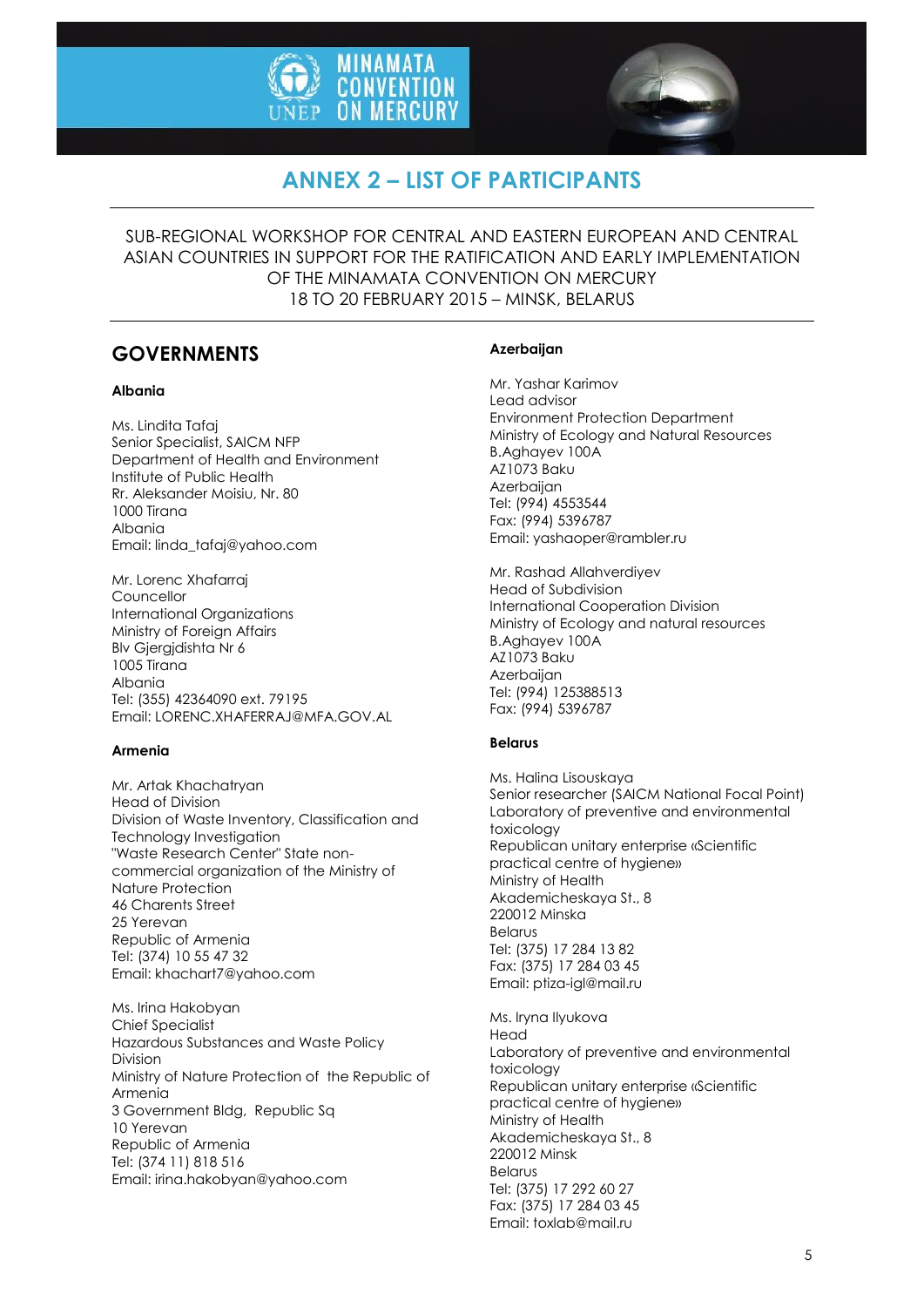

#### **Croatia**

Ms. Biserka Bastijancic-Kokic Head of Department Department for Chemicals Ministry of Health Ksaver 200 A 10000 Zagreb Croatia Tel: (385) 14 907 564 Fax: (385) 14 607 631 Email: biserka.bastijancic-kokic@miz.hr

#### **Hungary**

Ms. Teodora Kristof **Expert** Department of Environmental Development Ministry of Agriculture Kossuth Lajos ter 11. 1055 Budapest Hungary Tel: (36) 1 79 55 129 Fax: (36) 1 79 50 037 Email: fata.teodora.kristof@fm.gov.hu

#### **Kazakhstan**

Ms. Bizara Dosmakova Deputy Director Waste Management Department Ministry of Energy Orynbor street 8, "House of Ministries", 14 block, 463 room 10000 Astana Kazakhstan Tel: (7) 71 72 74 00 59 Email: b.dosmakova@energo.gov.kz

Mr. Marat Ismailov Head of the Department for Sanitary and Epidemiology Committee on Protection of the Consumers Rights Ministry of National Economy 8 Orynbor Str. 10000 Astana Kazakhstan Tel: (7) 71 72 74 18 85 Email: info@minplan.kz / ismailov55@inbox.ru

#### **Kyrgyzstan**

Mr. Baigabyl Tolongutov **Director** State Regulation Centre of the Environment Protection and Ecological State Agency on Environment Protection and Forestry under Government Gorky str. 142 720005 Bishkek Kyrgyz Republic Tel: (996) 312 471 470 Fax: (996) 312 900 696 Email: Btolongutov@gmail.com

#### **Latvia**

Ms. Judite Dipane Senior expert, Dr.Chem. Environmental Protection Department Ministry of Environmental Protection and Regional Development Peldu iela 25 LV-1494 Riga Latvia Tel: (371) 67 026 415 Fax: (371) 67 820 442 Email: Judite.Dipane@varam.gov.lv

Ms. Dagnija Jirgensone Senior Official Environmental Protection Department Ministry of Environmental Protection and Regional Development Peldu iela 25 LV-1494 Riga Latvia Tel: (371) 67026514 Fax: (371) 67820442 Email: Dagnija.Jirgensone@varam.gov.lv

#### **Montenegro**

Ms. Dragana Raonic Advisor Directorate of Environment and Climate Change Ministry of Sustainable Development and Tourism IV Proleterske brigade 14 81000 Podgorica Montenegro Tel: (382) 20 446 233 Fax: (382) 67 203 073 Email: dragana.raonic@mrt.gov.me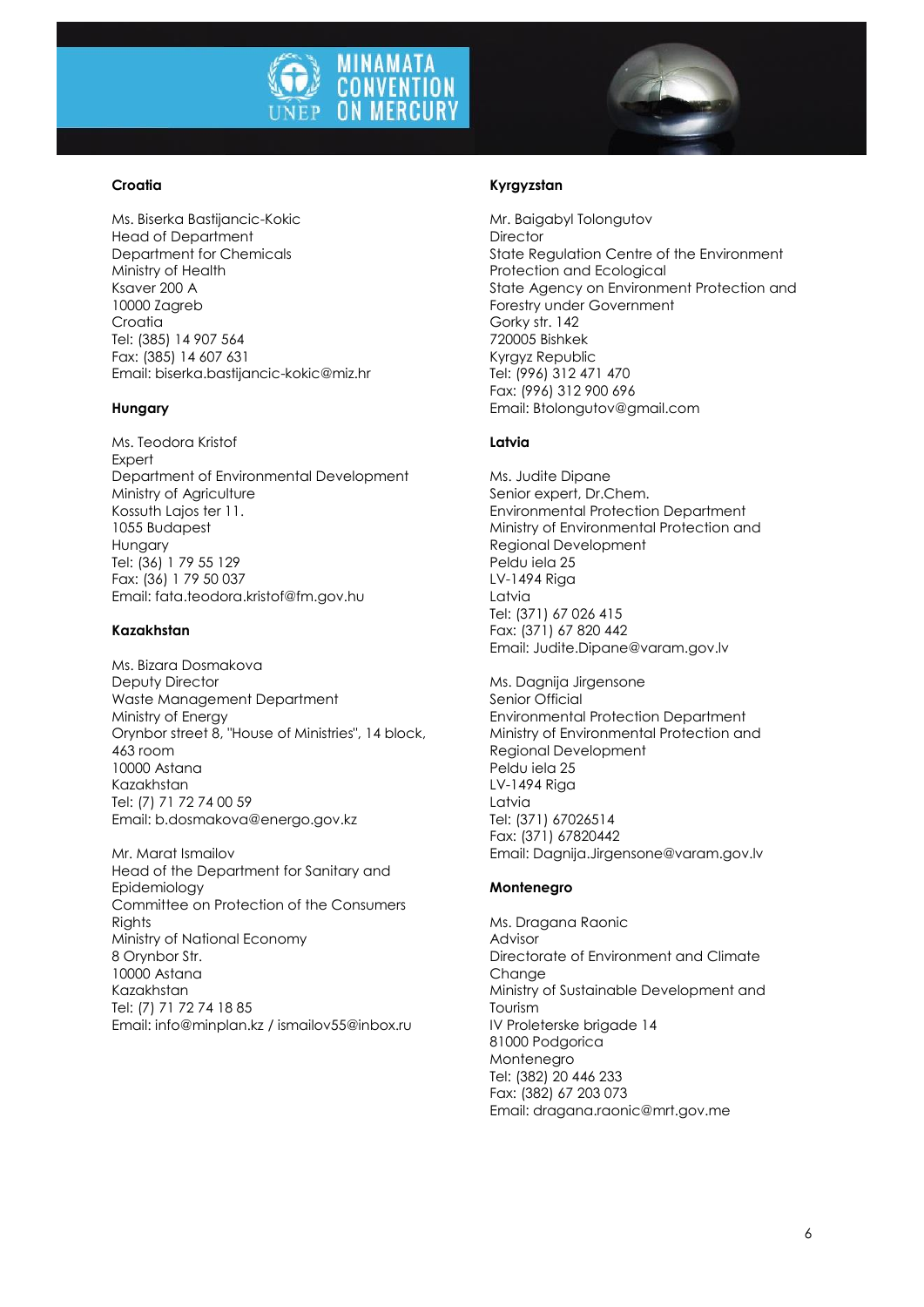

#### **Poland**

Mr. Szymon Domagalski Senior Specialist Department for Dangerous Substances and Mixtures Bureau for Chemical Substances 30/34 Dowborczykow Street 90-019 Lodz Poland Tel: (48) 42 2538 400/401 Fax: (48) 42 2538 444 Email: sz.domagalski@chemikalia.gov.pl; sdomagalski@chemikalia.gov.pl

#### **Republic of Moldova**

Ms. Liudmila Marduhaeva Main Advisory Officer Division of Pollution Prevention and Waste management Ministry of Environment MD-2005 Chisinau Republic of Moldova Tel: (373) 22 20 45 26 Fax: (373) 22 22 68 58 Email: liudmila@moldovapops.md

Ms. Svetlana Bolocan Head of Division Division of Pollution Prevention and Waste management Ministry of Environment MD-2005 Chisinau Republic of Moldova Tel: (373) 22 20 45 27 Fax: (373) 22 22 68 58 Email: bolocan@mediu.gov.md

Ms. Tatiana Tugui Office Manager Environmental Pollution Prevention Office Ministry of Environment 9 Cosmonautilor Str. MD-2005 Chisinau Republic of Moldova Tel: (373) 22 22 25 42 Fax: (373) 22 22 25 42 Email: tuguitatiana@ymial.com

#### **Russian Federation**

Mr. Vladimir Lenev Deputy Permanent Representative Permanent Mission of the Russian Federation to International Organizations in Nairobi Lenana Road, P.O.Box 30049-00100 Nairobi Kenya Tel: (254) 722 204 490 Fax: (254) 20 272 18 88 Email: vladimirlenev@mail.ru

Mr. Alexander Romanov Deputy Director for International Cooperation Scientific Research Institute for Atmospheric Air **Protection** 7, Karbyshev St. 194021 Saint-Petersburg Russian Federation Tel: (7) 81 237 257 85 Fax: (7) 81 229 786 62 Email: alexann.rm@gmail.com

#### **Serbia**

Ms. Sonja Roglic Head of Department Department for Chemicals Ministry of Agriculture and Environmental Protection Ruze Jovanovic 27 A 11000 Belgrade Serbia Tel: (381) 11 71 55 203 Fax: (381) 11 28 60 204 Email: sonja.roglic@eko.minpolj.gov.rs

Ms. Suzana Andrejevic Stefanovic Head of Division Division for Chemiclas Management Department for Chemicals Ministry of Agriculture and Environmental Protection Ruze Jovanovic 27 A 11000 Belgrade Serbia Tel: (381) 11 71 55 204 Fax: (381) 11 28 60 204 Email: suzana.a.stefanovic@eko.minpolj.gov.rs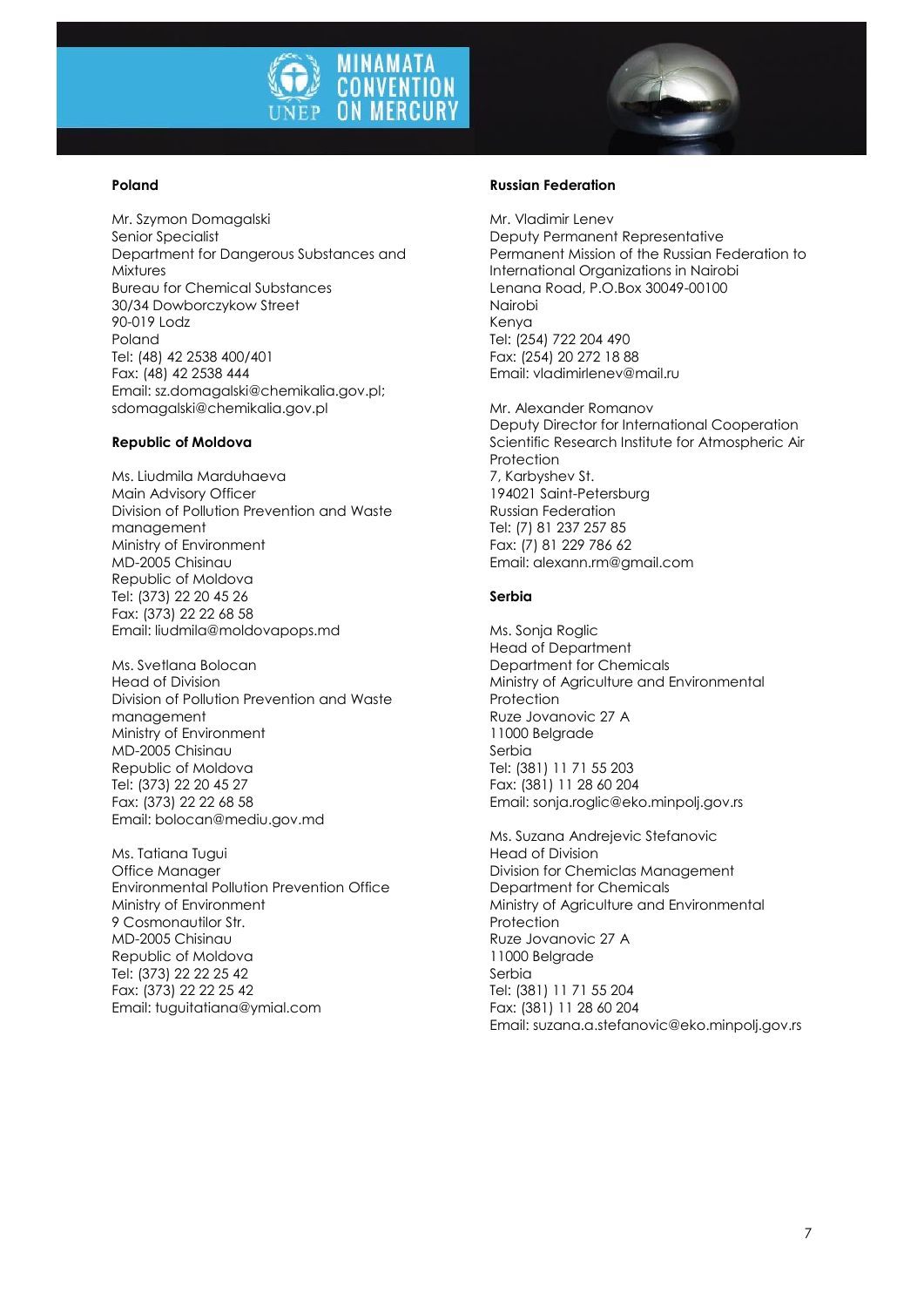



#### **The Former Yugoslav Repoblic of Macedonia**

Ms. Suzana Andonova SAICM National Focal Point POPS Unit Ministry of Environment and Physical Planning Bul.Goce Delcev 18 1000 Skopje Macedonia Tel: (389) 2 3251 563 Fax: (389) 2 3251 563 Email: s.andonova@pops.org.mk

### **INTERGOVERNMENTAL ORGANIZATIONS**

#### **United Nations Instutute for Training and Research (UNITAR)**

Mr. Marin Carlos **Consultant** Chemicals and Waste Management Programme – CWM UNITAR Palais des Nations CH-1211 Geneva Switzerland Tel: (41) 22 91 78507 Fax: (41) 22 917 8047 Email: carlos.marin@unitar.org

M.r Jorge Ocana Correa Chemicals & Waste UNITAR 11-13 Chemin des Anémones CH-1219 Geneva Switzerland Email: Jorge.ocana@unitar.org

#### **World Health Organization (WHO)**

Ms. Dorota Jarosinksa Programme Manager, Environmental Exposures and Risks European Centre for Environment and Health World Health Organization, Regional Office for Europe Platz der Vereinten Nationen 1 53113 Bonn Germany Tel: (49) 228 8150 405 Email: jarosinskad@who.int

Mr. Egor Zaitsev World Health Organization, Country Office Minsk Belarus

## **NON GOVERNMENTAL ORGANIZATIONS**

#### **Independent Ecological Expertise**

Mr. Oleg Pecheniuk Chairman Independant Ecological Expertise App.1, h.30, 7 Microdistrict Bishkek Kyrgyzstan Tel: (996) 312 57 83 72 Fax: (996) 312 57 83 72 Email: expertise@eco-expertise.org

#### **International POPs Elimination Network (IPEN)**

Ms. Oxana Tsittser Scientific Advisor Programme on Chemical Management Eco-Accord 37-61 Sheremetievskaya Str. Moscow Russian Federation Tel: (41) 22 917 81 66 Email: mnsoxana@mail.ru

#### **Zero Mercury Working Group**

Ms. Margherita Tolotto Project Support Officer European Environmental Bureau Zero Mercury Working Group Boulevard de Waterloo 34 1000 Brussels Belgium Tel: (32) 22 89 13 08 Fax: (32) 289 10 99 Email: margherita.tolotto@gmail.com

### **INTERIM SECRETARIAT OF THE MINAMATA CONVENTION**

Ms. Sheila Logan Programme Officer Minamata Convention Interim Secretariat, Chemicals Branch UNEP DTIE 11–13 chemin des Anémones CH-1219 Geneva Switzerland Tel: (41) 22 917 8511 Fax: (41) 22 797 3460 Email: sheila.logan@unep.org